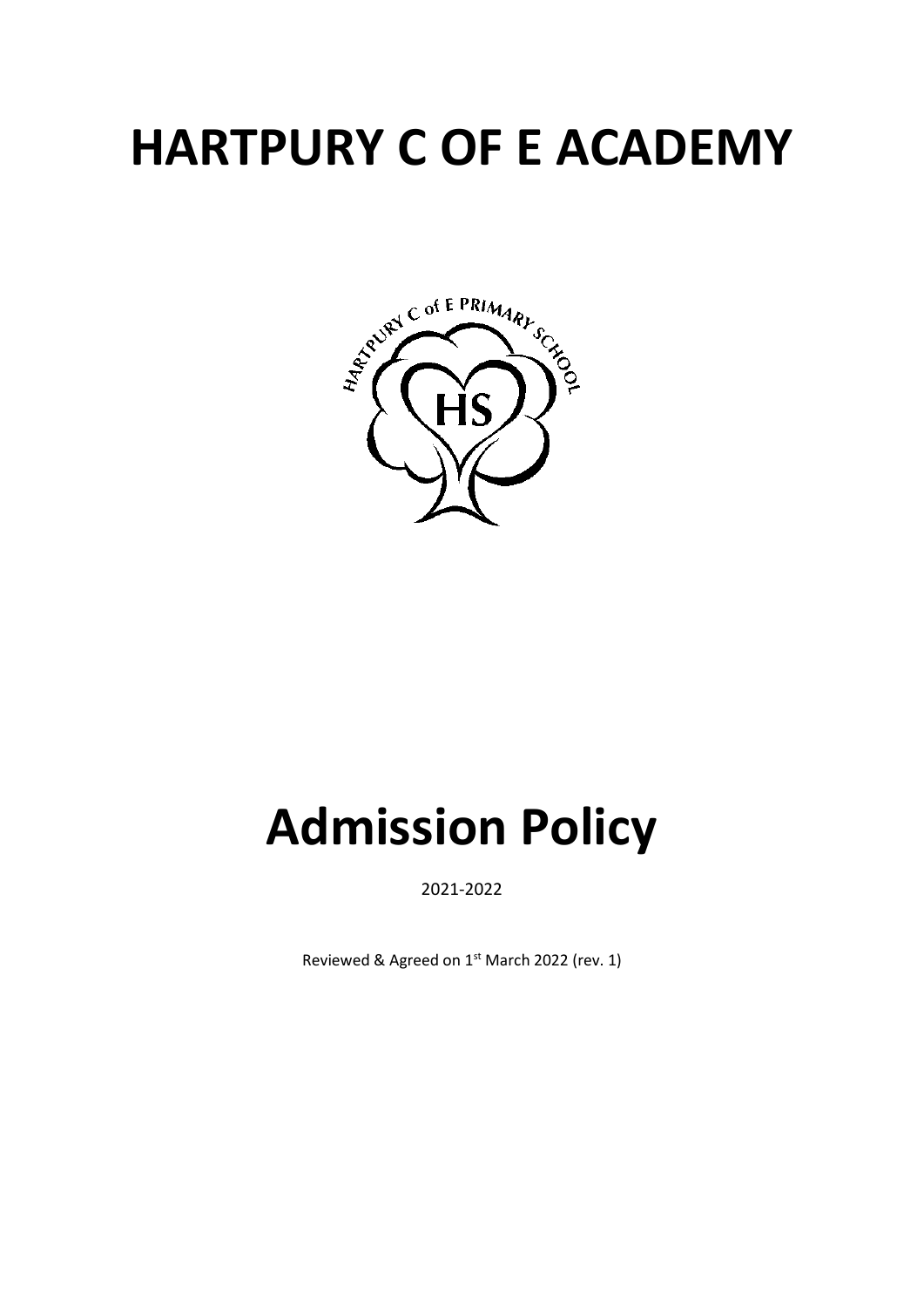This document sets out the Admission Policy and Admission Numbers for Hartpury C of E Primary Academy for the academic year 2021-2022.

# **Admission**

This policy should be read in conjunction with the Admissions Guidance Booklet issued by Gloucestershire County Council for the schools and academies.

For further information on admissions please contact the Admissions and Transport Team at Shire Hall, Gloucestershire GL1 2TP (01452 425407) or go to

# [www.gloucestershire.gov.uk/schooladmissions](http://www.gloucestershire.gov.uk/schooladmissions)

Our policy will be published on the Gloucestershire County Council's website and on the school's websit[e www.hartpury.gloucs.sch.uk](http://www.hartpury.gloucs.sch.uk/)

The Governing Body is the Admissions Authority for Hartpury C of E Primary Academy as part of the coordinated scheme with the local authority. Parents must apply for a place at the school using the common preference form which must be returned as specified on the form. Alternatively, parents may apply directly to the local authority on line.

There will be 15 reception places available in September 2021-2022.

# **The Policy**

The indicated Admission Number for Hartpury C of E Primary Academy is 15 and should not be exceeded as stated in Section one of the School Standards and Framework Act 1998 (as amended by the Education Act 2002) and the Education (Infant Class Sizes) (England) regulations 1998. However, we will adopt the LA's proposed changes to admission should they come into force.

Pupils will normally be admitted in the school year in which they reach their  $5<sup>th</sup>$  birthday.

Where applications for admission exceed the number of places available, the following criteria will be applied in the order stated below: -

1. Looked after (LA) children, or those previously LA but immediately after being LA became subject to an adoption, residence, or special guardianship order. **\*\*\***

# **\*\*\*Looked After Children/Previously Looked After Children Definition**

*A '*looked after child' *( 1 )* or a child who was previously looked after but immediately after being looked after became subject to an adoption*( 2 )* child arrangements order (residency order) *( 3 )* or special guardianship order *( 4 )* including those who appear to the admission authority to have been in state care outside of England and ceased to be in state care as a result of being adopted (5).

- *(1) A 'looked after child' is a child who is (a) in the care of a local authority, or (b) being provided with accommodation by a local authority in the exercise of their social services functions (see the definition in Section 22(1) of the Children Act 1989) at the time of making an application to a school. In Gloucestershire, such children are referred to as Children in Care.*
- *(2) This includes children who were adopted under the Adoption Act 1976 (see section 12 adoption orders) and children who were adopted under the Adoption and Children's Act 2002 (see section 46 adoption orders).*
- *(3) Under the provisions of s.12 of the Children and Families Act 2014.*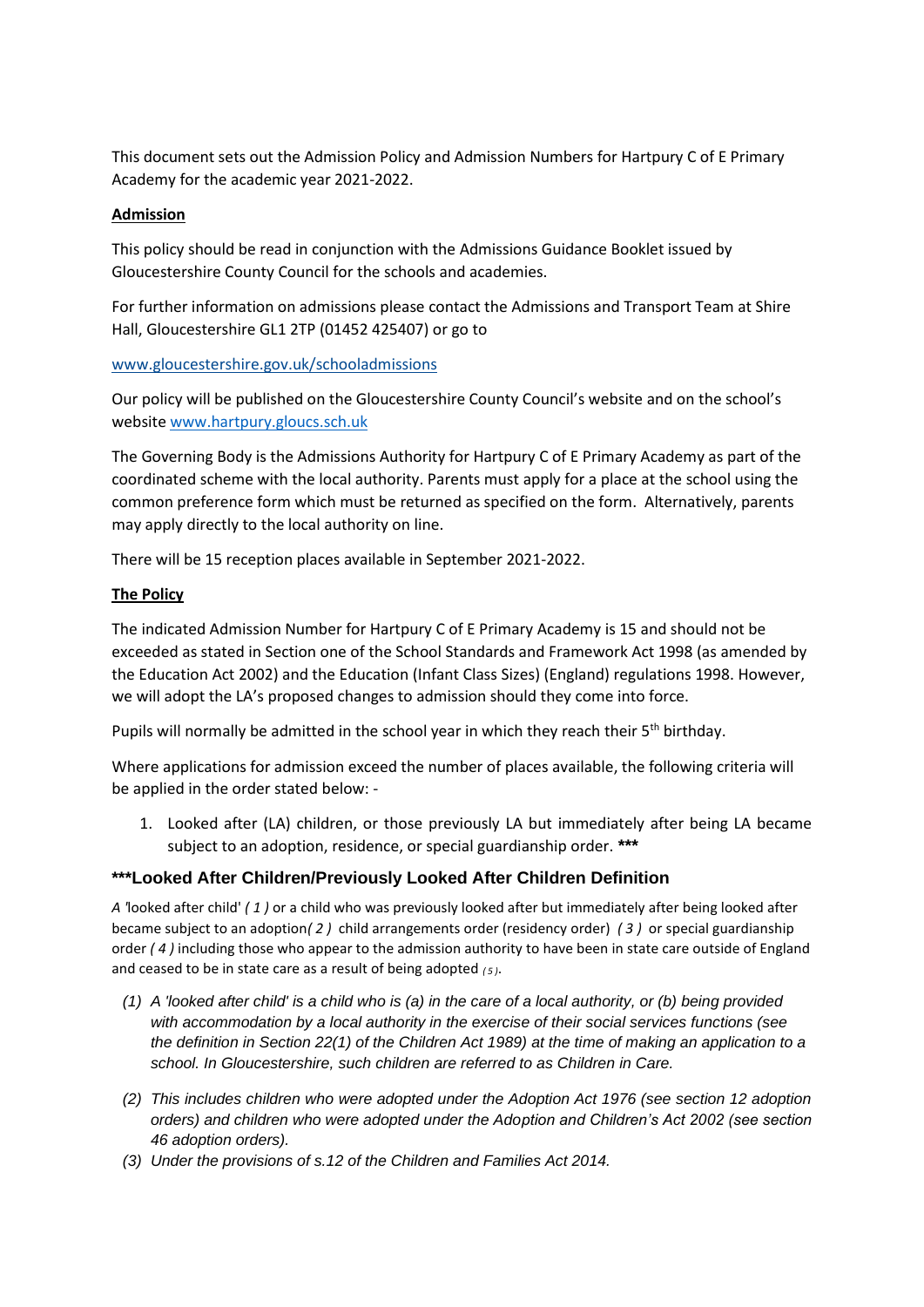- *(4) See Section 14A of the Children Act 1989 which defines a 'special guardianship order' as an order appointing one or more individuals to be a child's special guardian (or special guardians).*
- *(5) A child is regarded as having been in state care outside of England if they were in the care of or were accommodated by a public authority, a religious organisation, or any other provider of care whose sole or main purpose is to benefit society.*
	- 1. Children who have a sibling who will be attending Hartpury C of E Primary Academy at the time of reception admission (i.e., a brother or sister, half brother or sister, adopted brother or sister, step brother or sister, or the child of a parent/carer's partner)

*Note: The older child must be continuing to attend the school when the younger child is admitted and in every case the child must be living in the same family unit at the same address.*

2. Children with an authenticated medical reason for attending the school.

*Note: Children for whom only this particular school is appropriate due to an exceptional medical condition. Applications will only be considered if supported by a written statement from the applicant's doctor which must demonstrate that there is a very specific connection between the medical need and the facilities or resources of the school. The final decision to accept a child under this category will be made by the Governing Body through consultation with relevant professionals where necessary.*

3. Children with the strongest geographical claim in the year in which the child is to start school on the closing date for the applications.

*Note: The distance will be measured in a straight line from the ordinance survey point of the child's home address (including flats) to the ordinance survey point of the school. Those living the closest will receive the highest priority.*

# **Special Notes**

Where any particular category at points 1-3 is oversubscribed, criterion 4 (the strongest geographical claim based on straight line distance) will be used to determine which child is offered a place.

In the event of a tie between two or more children, when applying criterion 4, the strongest geographical claim will be measured in a straight line from the ordinance survey point from the child's home address (including flats) to the ordinance survey address point of the school using the Local Authority's computerised measuring system with those living closer to the school receiving the higher priority.

Where there are not enough places available to offer all children a place at the school, a process of random allocation will be followed by the Governing Body. This process will be overseen by an independent person.

#### **Reception Entry Children**

Children are entitled to a full time place from September following the year of their fourth birthday. However, children may attend part-time until later in the school year, but not beyond the point at which they reach compulsory school age.

Admission of Summer Born Children for Reception Entry for Hartpury C of E Primary Academy.